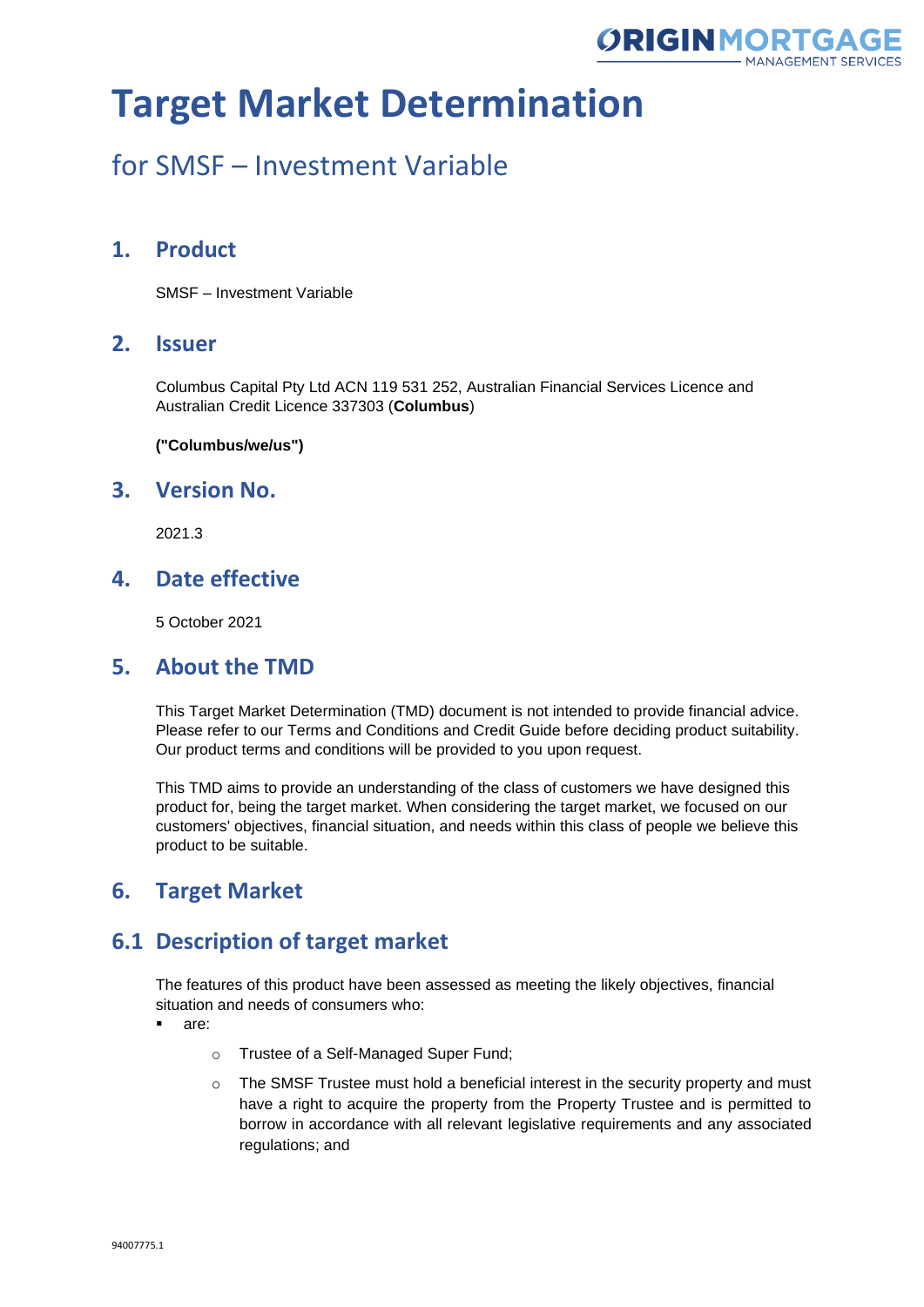

### for SMSF – Investment Variable

- $\circ$  The Property Trustee, which holds the legal interest in the security property on trust for the SMSF, must meet all relevant legislative requirements and any associated regulations.
- require a loan to purchase or refinance an investment property as part of a Self Managed Super Fund (SMSF);
- require the flexibility of a variable interest rate;
- require the ability to make additional extra repayments without penalty; and
- want an offset account:
- want the option of either principal and interest or interest only repayments.
- satisfy our eligibility criteria;

Although variable interest rates fluctuate, the product meets the likely objectives, financial situation and needs of consumers in the target market because it allows them to deposit SMSF funds into an offset account and/or make additional payments directly into the loan to reduce the amount of interest payable whilst maintaining the flexibility of transferring funds from the Offset account back to the SMSF Cash Management Account. This product also allows consumers to select interest only or principal and interest repayments to reduce their overall debt and build equity.

### **6.2 Classes of consumers for who the product may not be suitable**

This product may not be suitable for consumers who:

- do not meet the eligibility requirements;
- are seeking the certainty of fixed repayments over the term of the loan; or
- are looking to construct a property;

### **6.3 Description of the Product, including key attributes**

- Variable interest rate;
- Repayment options:
	- o principal and interest; and
	- o interest only.
- Minimum loan size: \$50,000
- Maximum Loan Size: \$2,000,000 (subject to LVR and postcode policy)
- Maximum LVR: 80%
- Application fee may be payable
- Settlement fee may be payable
- Valuation fee may be payable
- Ongoing fee may be payable
- Offset facility available

### **7. Distribution Conditions/ Restrictions**

The following distribution channels and conditions have been assessed as being appropriate to direct the distribution of the product to the target market:

**Direct**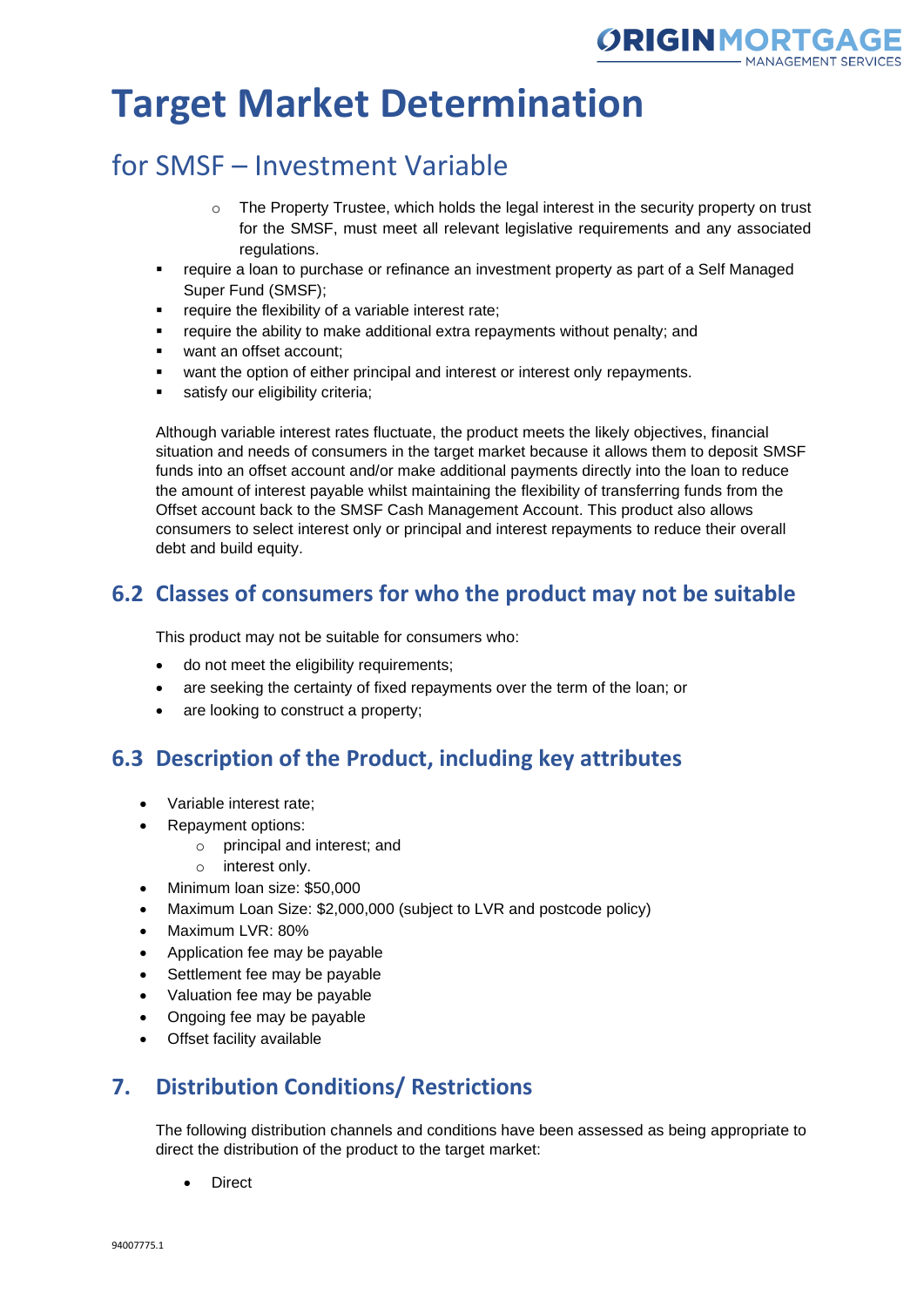

### for SMSF – Investment Variable

- **Online**
- By phone
- In person (e.g. branch, agency, or premises visit)
- Third party Accredited mortgage brokers subject to Best Interests Duty (BID)

The distribution channels and conditions are appropriate because:

- the product has a wide target market;
- our staff have the necessary training, knowledge and accreditation (if required) to assess whether the consumer is within the target market. All of our staff must continually satisfy annual compliance reviews.
- we rely on existing distributors, methods, controls and supervision already in place;
- our approval system has checks and controls in place to flag applicants who may be outside the target market; and
- accredited mortgage brokers are subject to a higher duty under BID to ensure that the product is in the best interests of the particular consumer.

#### **8. TMD Reviews**

We will review this TMD as follows:

| Initial review  | Within 12 months of the date of this TMD                                                                                                                                                                                                                                                                                                                                                                                                                                                                                                                                                   |
|-----------------|--------------------------------------------------------------------------------------------------------------------------------------------------------------------------------------------------------------------------------------------------------------------------------------------------------------------------------------------------------------------------------------------------------------------------------------------------------------------------------------------------------------------------------------------------------------------------------------------|
| Periodic review | Each year on the anniversary of this TMD.                                                                                                                                                                                                                                                                                                                                                                                                                                                                                                                                                  |
| Review triggers | Specific events will prompt Columbus to review this TMD, which<br>includes:<br>A significant dealing of the product to consumers outside the<br>target market occurs;<br>A significant number of complaints are received from<br>customers in relation to the product;<br>A significant number of defaults occur;<br>A significant breach has occurred in connection with the<br>issuing and distribution of this product; and<br>A significant number of late repayments are being recorded;<br>A material change is made to this product.<br>Unexpected early stage arrears are detected |

If a review trigger occurs, we will complete a review of the TMD within ten business days. Meanwhile, we will cease to offer this product to our customers until our TMD review concludes and any necessary changes to the product or TMD, including distribution methods, are made.

### **9. Monitoring and reporting of this TMD**

The following data must be provided to us by any person who engages in retail product distribution conduct in relation to this product:

|  | Type of information | <b>Description</b> | <b>Reporting period</b> |
|--|---------------------|--------------------|-------------------------|
|--|---------------------|--------------------|-------------------------|